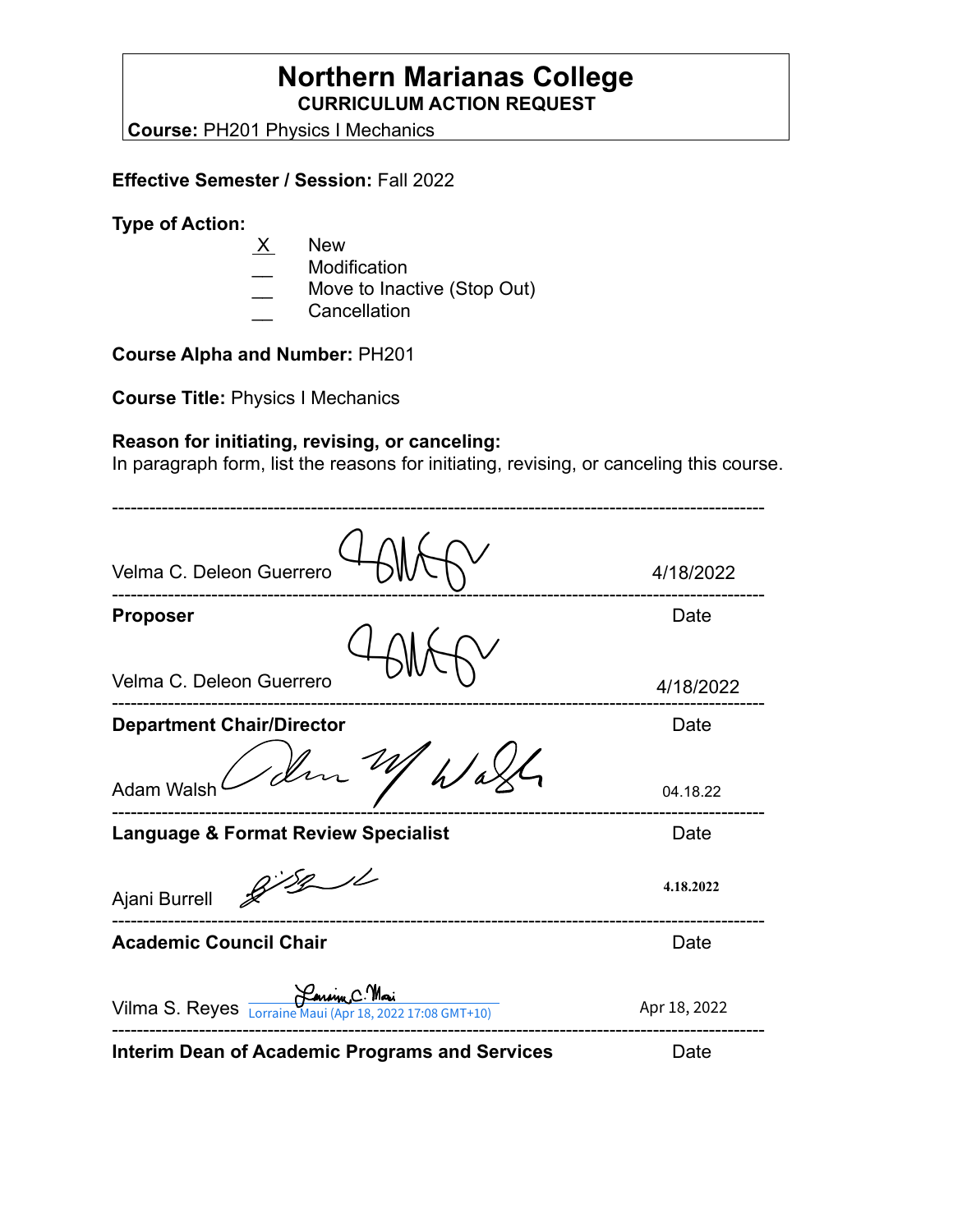# **Northern Marianas College Page: 2 Course Guide**

**Course:** PH201 Physics I Mechanics

# **1. Department**

Science, Mathematics, Health, & Athletics

# **2. Purpose**

PH201 introduces classical mechanics and the laws of conservation. Historically, a set of core concepts—space, time, mass, force, momentum, torque, and angular momentum—were introduced in classical mechanics in order to solve the most famous physics problem, the motion of the planets, but these concepts apply to most natural phenomena. Students who are interested in engineering and/or more advanced studies in the sciences will develop conceptual understanding of these core concepts, a familiarity with the experimental verification of theoretical laws, and an ability to apply the theoretical framework to describe and predict the motions of bodies that is necessary for success in subsequent physics courses. This course is open to all students and can meet the physical science and/or elective requirements in the Liberal Arts program.

## **3. Description**

#### **A. Required/Recommended Textbook(s) and Related Materials** Required:

Serway, Raymond A. and Vuille, Chris. College Physics. Cengage Learning, 2018.

Recommended: None

## **B. Contact Hours**

- **1. Lecture:** 3 per week / 45 per semester
- **2. Lab:** 3 per week / 45 per semester
- **3. Other:** None

# **C. Credits**

- **1. Number:** 4
- **2. Type:** Regular Degree Credits

## **D. Catalogue Course Description**

A combined lecture and laboratory course covering mechanics and conservation laws. This is a non-calculus based course. Labs associated with this course contain experiments and exercises that reinforce the principles introduced in lecture classes. Topics include vectors and kinematics, Newton's Laws of motion, momentum and impulse, circular motion, kinetic energy and work, torque, and rotational motion. Upon completion, students should be able to apply the theoretical framework to describe and predict the motions of bodies. Prerequisites: EN101, MA162, NS101 (Offered Fall).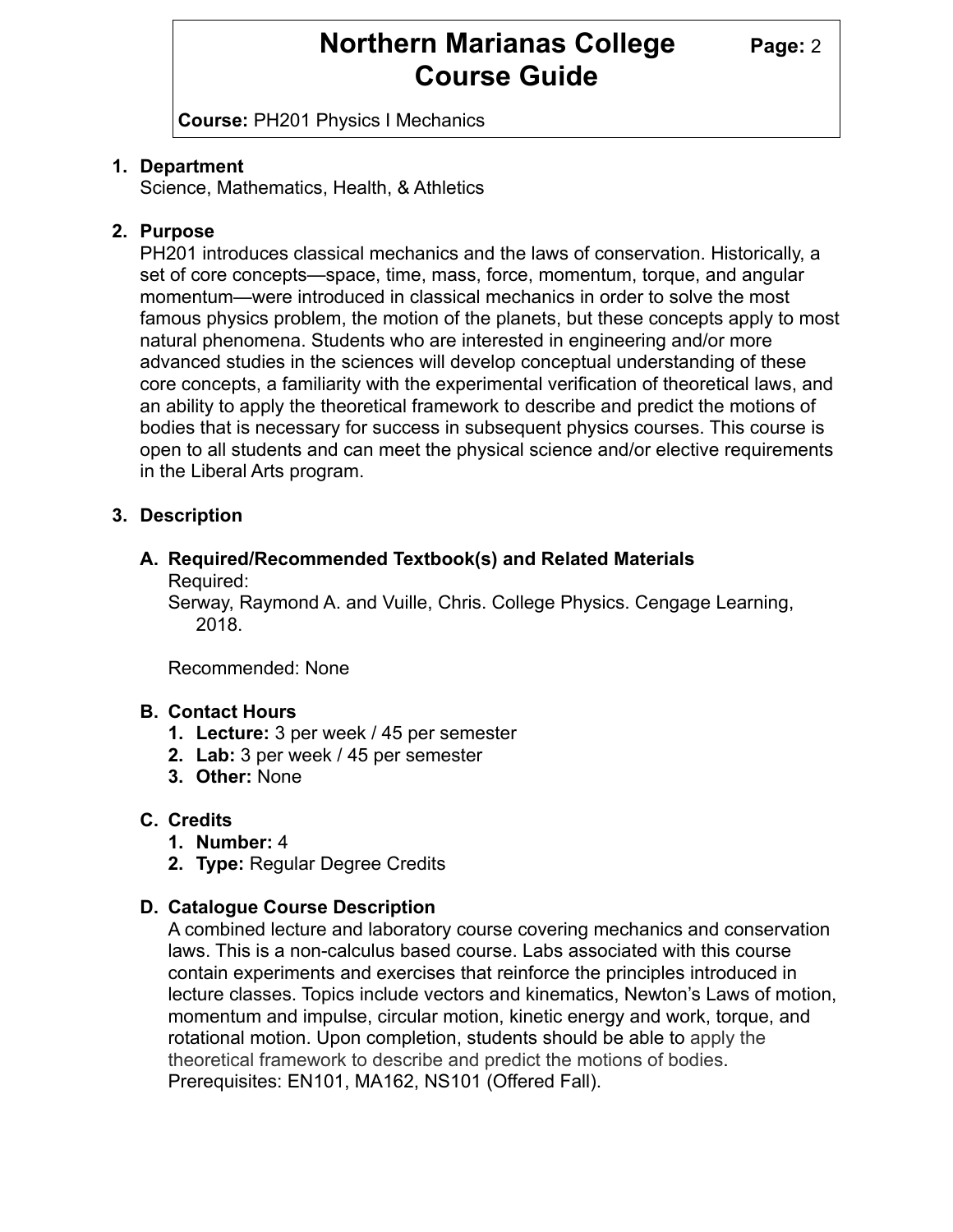# **Northern Marianas College** Page: 3 **Course Guide**

**Course:** PH201 Physics I Mechanics

# **E. Degree or Certificate Requirements Met by Course**

A grade of "C" or higher earned in this course fulfills an elective requirement for any A.S. degree and satisfies the science elective option for non-majors.

## **F. Course Activities and Design**

This course includes test, lectures, group work, discussions, laboratory activities, homework and assignments, viewing audio-visual materials, PowerPoint presentations, quizzes, tests, comprehensive final exam, field-trip, and research projects.

# **4. Course Prerequisite(s); Concurrent Course Enrollment**

Prerequisites: EN101, MA162, NS101 Concurrent Course Enrollment: None

# **Required English/Mathematics Proficiency Level(s)**

English Placement Level: EN202 Mathematics Placement Level: MA203

## **5. Estimated Cost of Course; Instructional Resources Needed**

Cost to the Student: Tuition for a 4-credit course, cost of textbook, research activities expenses, and instructional materials.

Cost to the College: Instructor's salary.

Instructional resources needed for this course include: classroom, instructional and laboratory space; whiteboard and markers; audio-visual programs/software; multimedia projectors; and various laboratory materials and equipment.

## **6. Method of Evaluation**

Student learning will be assessed on the basis of class attendance and participation, problem-set completion, in-class and online quizzes, midterm and final examinations, and presentations. For laboratory activities, students will be evaluated on the basis of attendance, laboratory exercise completion and laboratory pre- and post- reports. NMC's grading and attendance policies will be followed.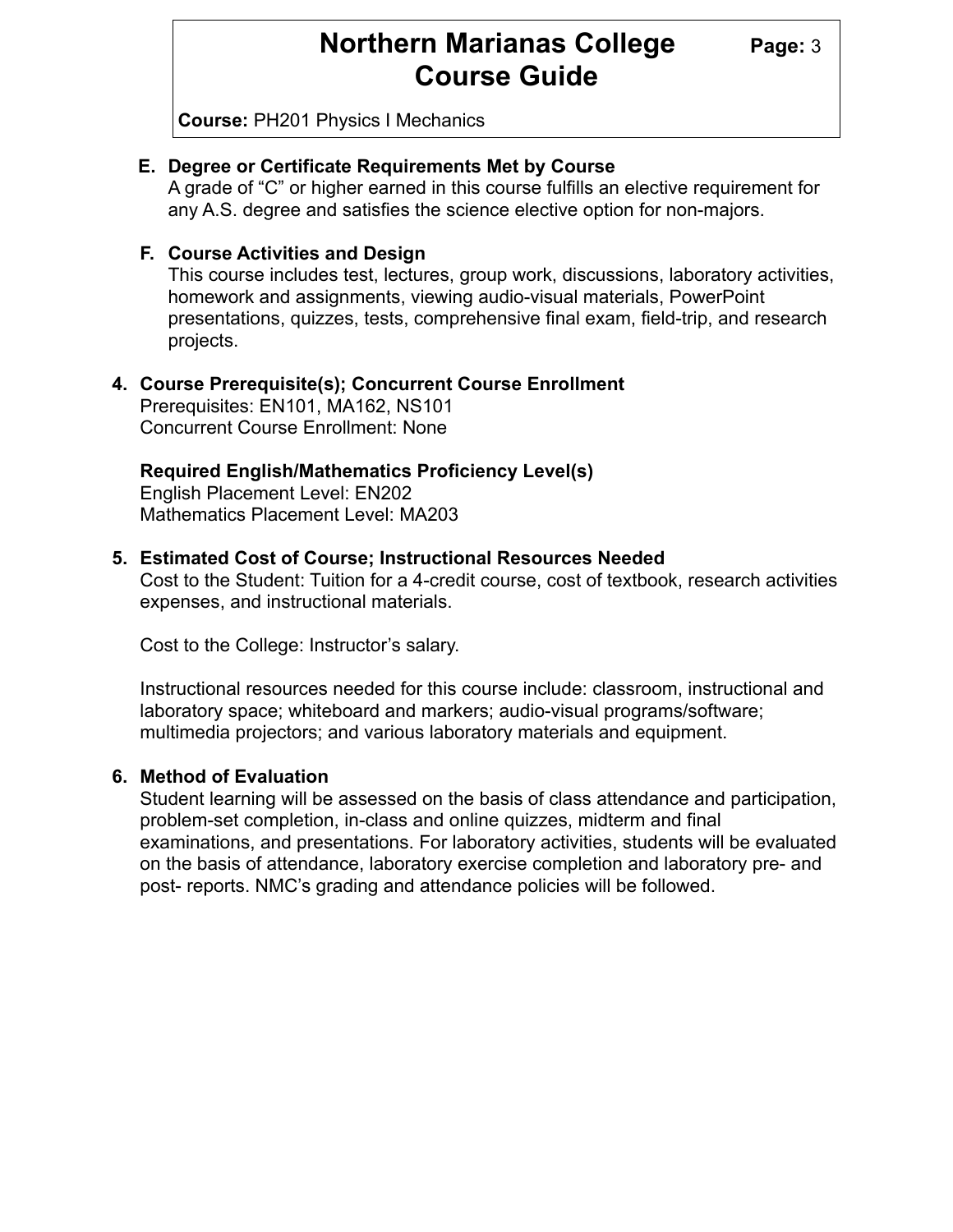# **Northern Marianas College** Page: 4 **Course Guide**

**Course:** PH201 Physics I Mechanics

# **7. Course Outline**

This is a topical outline and does not necessarily indicate the sequence in which the material will be presented.

- 1.0 Describing Motion—1D & 2D Kinematics
	- 1.1 Vectors
	- 1.2 Positions and velocity
	- 1.3 Acceleration
	- 1.4 Newton's Laws of Motion
- 2.0 Types of Forces
	- 2.1 Gravity
	- 2.2 Contact forces
	- 2.3 Tension and springs
	- 2.4 Friction
- 3.0 Circular Motion
	- 3.1 Uniform circular motion
	- 3.2 Circular motion—acceleration
	- 3.3 Newton's 2nd Law of circular motion
- 4.0 Forces, Energy, & Systems
	- 4.1 Pulleys and constraints
	- 4.2 Massive rope
	- 4.3 Resistive forces
- 5.0 Momentum & Collision Theory
	- 5.1 Types of collision
	- 5.2 Elastic collisions
	- 5.3 Center of mass and reference frames
	- 5.4 Momentum and impulse
	- 5.5 Center of mass and motion
	- 5.6 Conservation of momentum
- 6.0 Torque
	- 6.1 Velocity and recoil
	- 6.2 Continuous mass transfer
	- 6.3 Electricity and magnetism
- 7.0 Kinetic Energy and Work
	- 7.1 Conservative and non-conservative forces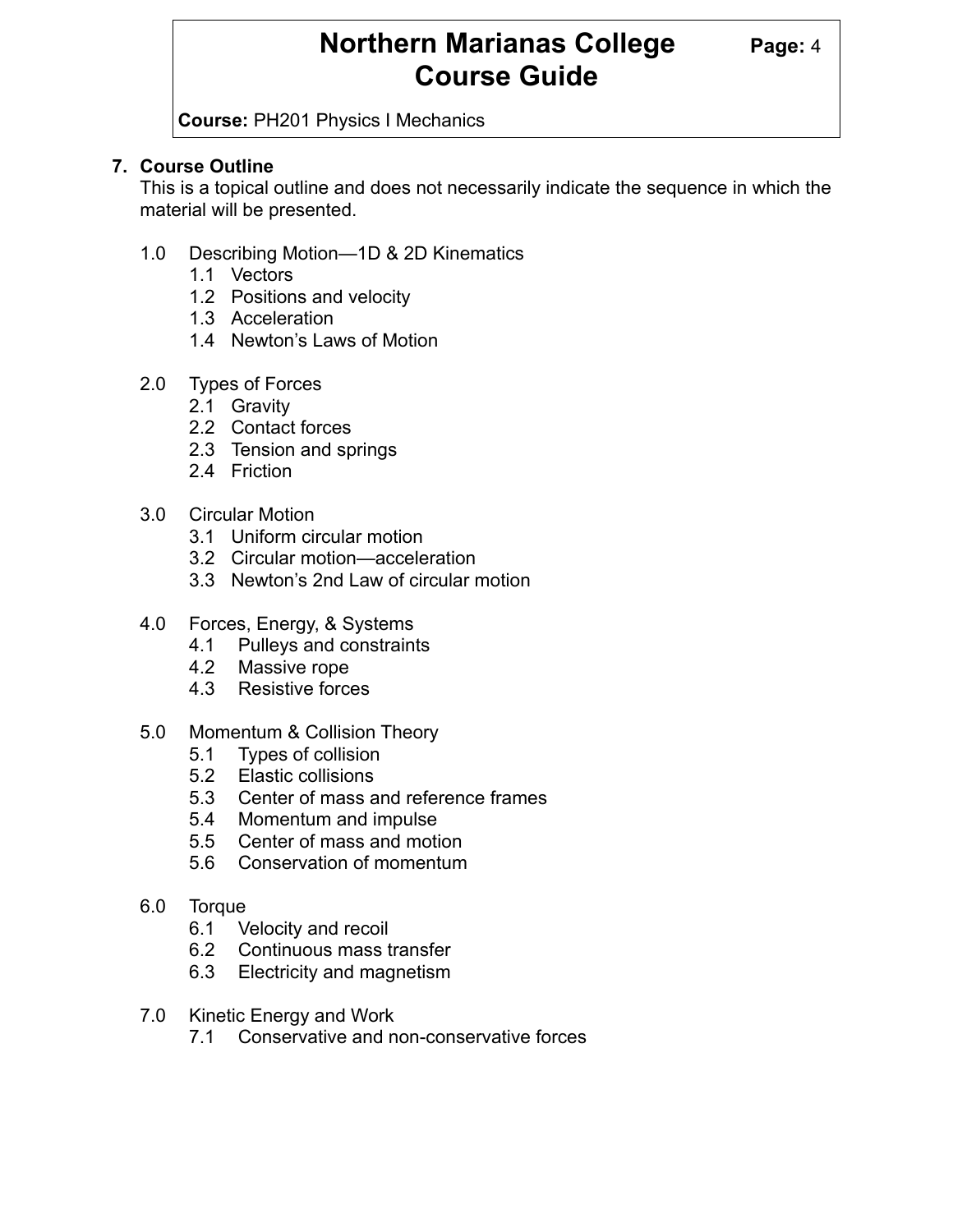# **Northern Marianas College Page: 5 Course Guide**

- 8.0 Potential Energy & Conservation
	- 8.1 Potential energy
	- 8.2 Conservation of energy
	- 8.3 Potential energy diagrams
- 9.0 Rotational Motion
	- 9.1 Motion of a rigid body
	- 9.2 Moment of inertia
	- 9.3 Torque
	- 9.4 Rotational dynamics
- 10.0 Angular Momentum
	- 10.1 Angular momentum of a point particle
	- 10.2 Angular momentum of a rigid body
	- 10.3 Torque and angular impulse
- 11.0 Rotations & Translation
	- 11.1 "Rolling" kinematics and dynamics
	- 11.2 "Rolling" angular momentum
	- 11.3 Gyroscopes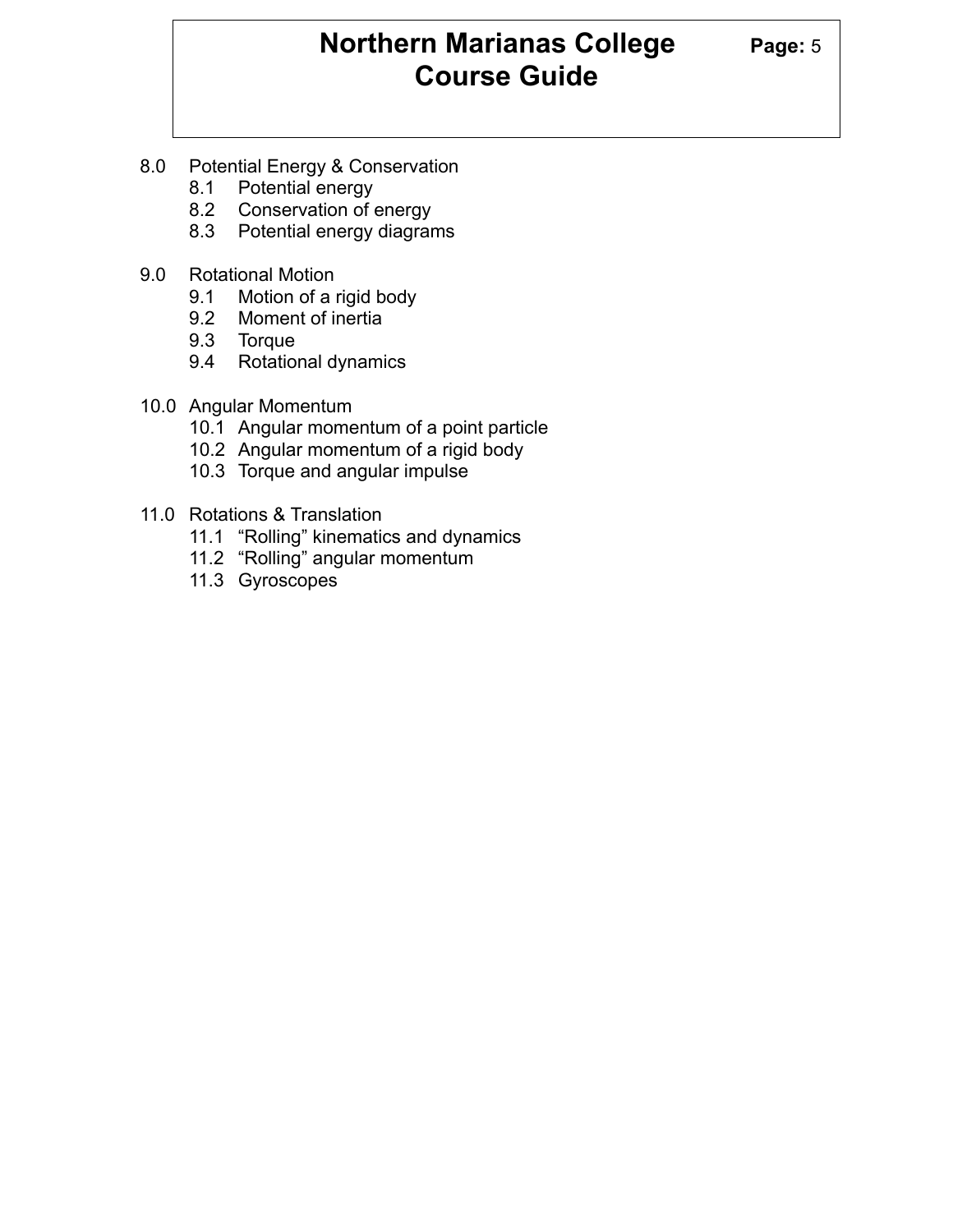# **Northern Marianas College Page: 6 Course Guide**

**Course:** PH201 Physics I Mechanics

# **8. Instructional Goals**

The course will introduce students to:

- 1.0 Vectors & Kinematics;
- 2.0 Newton's Laws of Circular Motion;
- 3.0 Momentum & Impulse;
- 4.0 Drag Forces, Constraints, Continuous Systems; Work & Mechanical Energy;
- 5.0 Momentum & Impulse Collision Theory;
- 6.0 Continuous Mass Transfer Torque;
- 7.0 Kinetic Energy & Work;
- 8.0 Potential Energy & Conservation;
- 9.0 Collision Theory; and
- 10.0 Rotational Motion & Translation—Rolling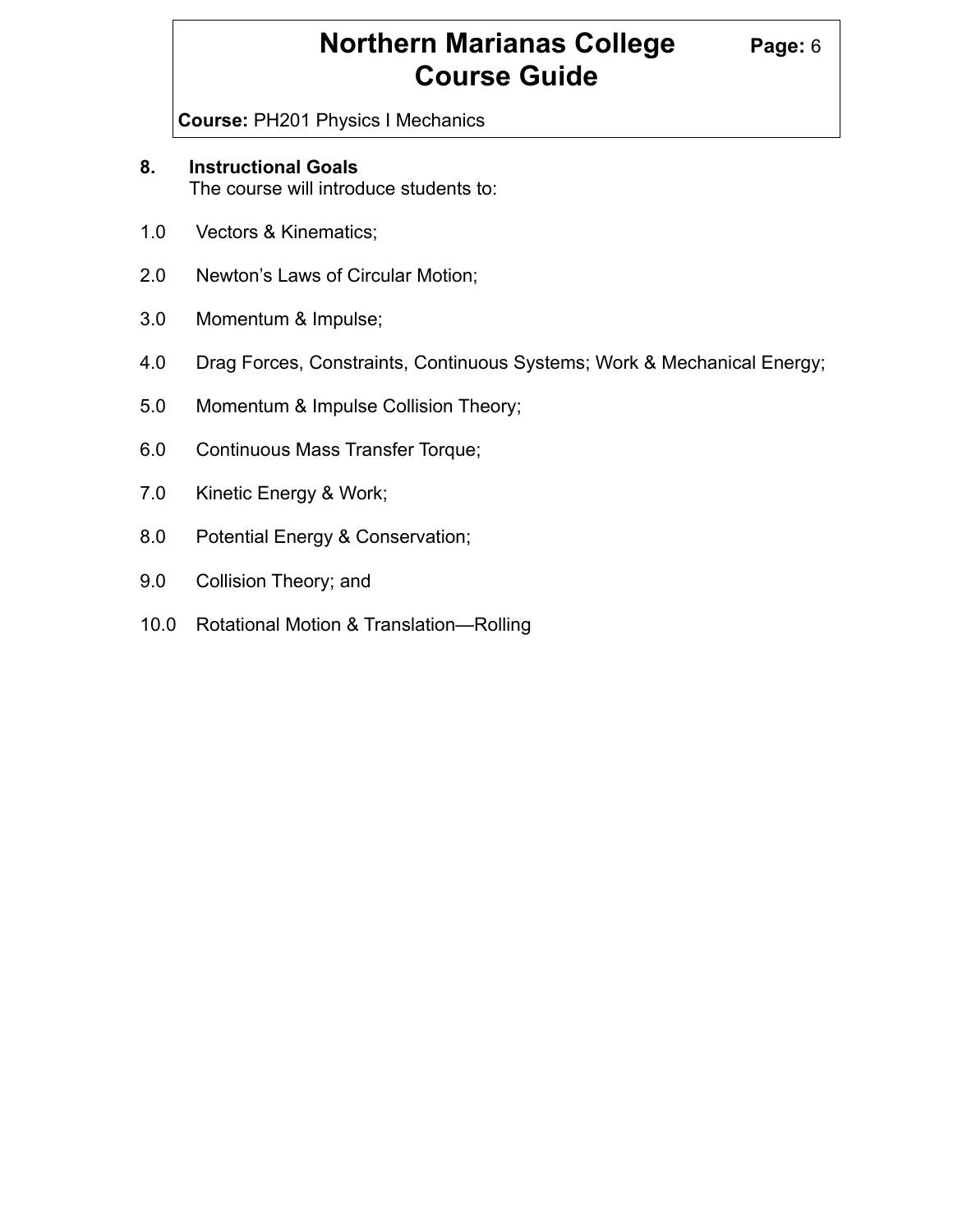# **Northern Marianas College Page: 7 Course Guide**

**Course:** PH201 Physics I Mechanics

#### **9. Student Learning Outcomes**

Upon successful completion of this course, students will be able to:

- 1.0 Formulate physical descriptions of natural phenomena observed in everyday life using core classical physics concepts ;
- 2.0 Communicate physics reasoning in oral and in written form; ;
- 3.0 Solve basic mechanics problems; and
- 4.0 Demonstrate through experimentation that theory (theoretical law) is verifiable.

#### **10. Assessment Measures of Student Learning Outcomes** Assessment of student learning may include, but not be limited to, the following:

- 1.0 Assignments;
- 2.0 Quizzes, Tests, Midterm, Final Exam;
- 3.0 Laboratory Activities & Exercise;
- 4.0 Pre- & Post- Laboratory Reports;
- 5.0 Research Project; and
- 6.0 Student Presentations.